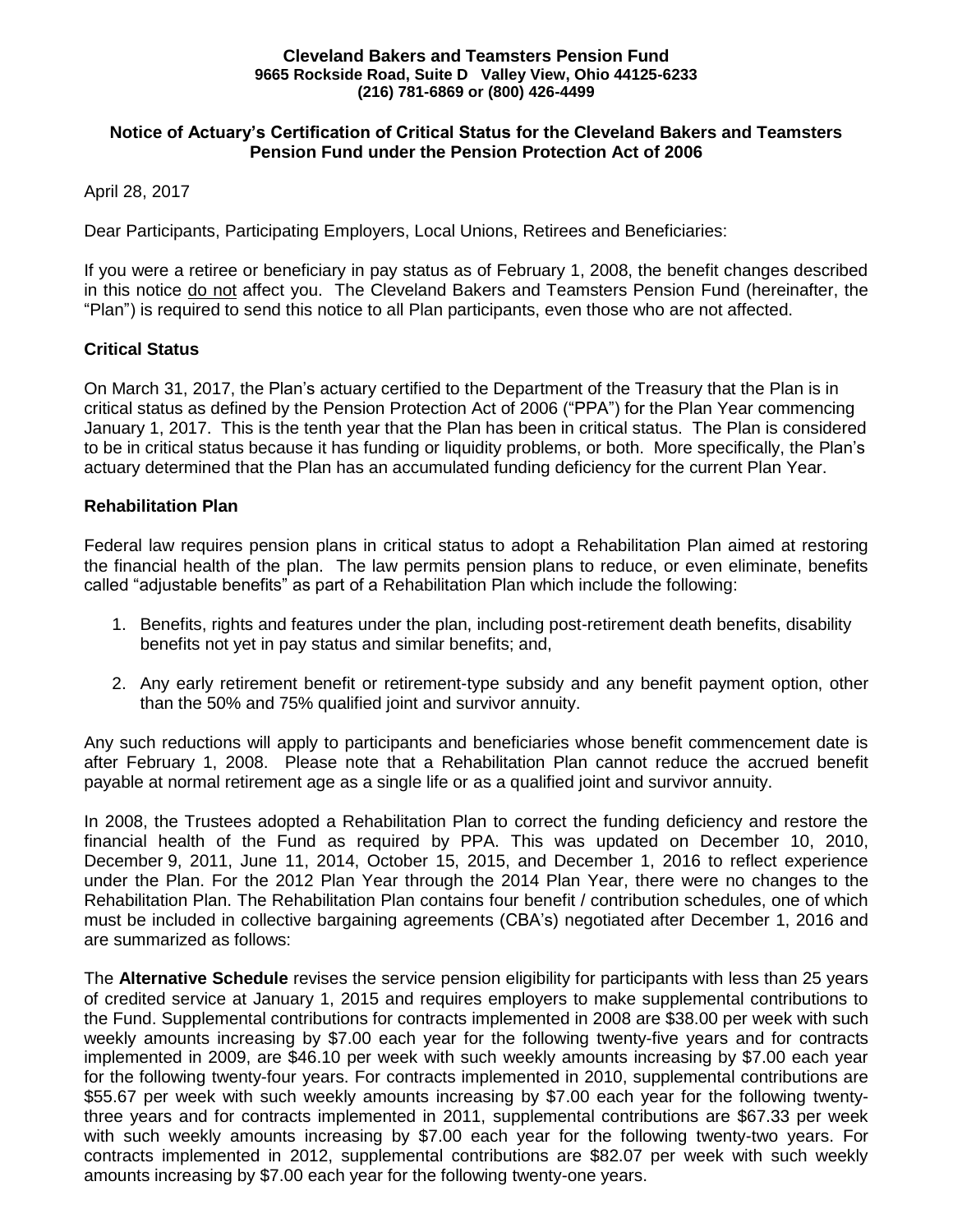For negotiated contracts in 2014, increases starting in 2014 will increase from their previous level by \$7.00. Starting January 1, 2015, an employer will pay an additional contribution rate of \$13.15 on top of the \$7.00 increases under the initial Rehabilitation Plan. There will be subsequent increases to the weekly contribution rate of \$20.15 (\$13.15 + \$7.00) each year through 2024.

For newly negotiated contracts, increases starting in 2015 will increase from their previous level by \$20.15. Starting January 1, 2016, an employer will pay an additional contribution rate of \$10.20 on top of the \$20.15 increases under the initial Rehabilitation Plan. There will be subsequent increases to the weekly contribution rate of \$30.35 (\$10.20 + \$20.15) each year through 2024.

The **Second Alternative Schedule** provides the same benefits as the Alternative Schedule and requires an employer to pay a lump sum enhanced withdrawal liability payment, while permitting a specified portion of the employer's employees to continue plan participation for up to 36 months. Under the Second Alternative Schedule, the employer will be required to agree that the amount of its enhanced withdrawal liability payment shall be increased by an amount necessary for the employers remaining in the Pension Fund to avoid any increase in their supplemental contribution rate which would have resulted from allowance of a "split bargaining unit" under this Second Alternative Schedule and that it will not challenge the amount of the enhanced withdrawal liability payment.

The **Third Alternative Schedule** (available to an employer that withdraws from the Plan, pays its full withdrawal liability in a lump sum, and re-enters the Plan) provides the same benefits as the Alternative Schedule, while exempting the employer from supplemental contributions. Under the Third Alternative Schedule, the Board of Trustees shall have absolute discretion to determine whether or not a withdrawal and subsequent reentry into the Plan meets the requirements of this Third Alternative Schedule.

The **Default Schedule** provides for supplemental contributions which for contracts implemented in 2008 were \$36.00 per week with such weekly amounts increasing by \$5.00 each year for the next two years, increasing by \$7.75 for the following year and then increasing by \$8.25 each year for the following twenty-two years. For contracts implemented in 2009, supplemental contributions are \$41.78 per week with such weekly amounts increasing by \$5.00 for the next year, increasing by \$7.75 for the following year and then increasing by \$8.25 each year for the following twenty-two years. For contracts implemented in 2010, supplemental contributions are \$48.62 per week with such weekly amounts increasing by \$7.75 per year for the next year, and then increasing by \$8.25 each year for the following twenty-two years. For contracts implemented in 2011, supplemental contributions are \$58.19 per week with such weekly amounts increasing by \$8.25 each year for the following twenty-two years. For contracts implemented in 2012, supplemental contributions are \$68.82 per week with such weekly amounts increasing by \$8.25 each year for the following twenty-one years.

For negotiated contracts in 2014, increases starting in 2014 will increase from their previous level by \$8.25. Starting January 1, 2015, an employer will pay an increased contribution rate of \$12.75 on top of the \$8.25 increases under the initial Rehabilitation Plan. There will be subsequent increases to the weekly contribution rate of \$21.00 (\$12.75 + \$8.25) each year through 2024.

For newly negotiated contracts, increases starting in 2015 will increase from their previous level by \$21.00. Starting January 1, 2016, an employer will pay an increased contribution rate of \$10.63 on top of the \$21.00 increases under the initial Rehabilitation Plan. There will be subsequent increases to the weekly contribution rate of \$31.63 (\$10.63 + \$21.00) each year through 2024. Additionally, the Default Schedule provides for the following changes in benefits:

- 1. The elimination of disability retirement benefits;
- 2. All future benefit accruals to be payable at a normal retirement age of 65 with five years of service, with benefits reduced for early payment as described below;